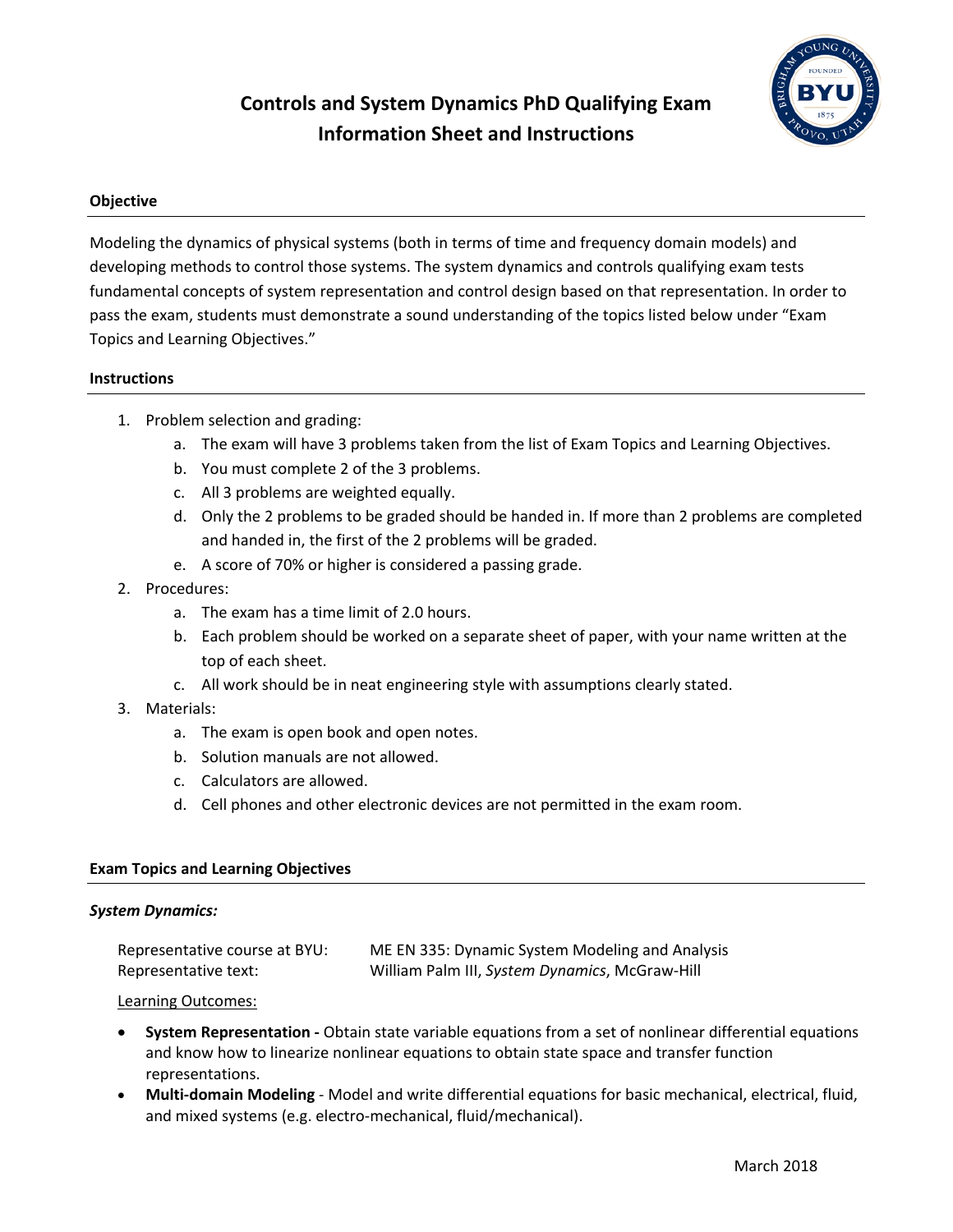- **Poles/Eigenvalues** Know how to manipulate transfer functions to find the poles of the system. Understand how to interpret poles and their effect on first-order (time constant) and second-order systems (natural frequency, damping ratio, time constant) including the expected time response (unforced and forced) and steady state behavior.
- **Frequency Response -** Understand the concept of frequency response for an LTI system and its relationship to transfer functions.

## *Feedback Control:*

| Representative course at BYU: | ME EN 431: Design of Control Systems                          |
|-------------------------------|---------------------------------------------------------------|
| Representative text:          | Franklin et al., Feedback Control of Dynamic Systems, Pearson |

#### Learning Outcomes:

- **Stability -** Understand how the location of poles in the s-plane (or z-plane for discrete-time models) affect stability of a closed-loop system.
- **PID Control -** For linear time-invariant (LTI) models, use concepts of transfer functions, poles, rise time, settling time, and overshoot to guide the selection of gains for a PID controller to achieve satisfactory system response.
- **State Space Control Design -** Design gains for both full state feedback controllers and for state observers using state space models and pole placement techniques. Understand how introducing fullstate feedback gains affects the poles and behavior of the system. Understand basic concepts of controllability and observability and how to test a given system.
- **Frequency Response -** Understand the concept of frequency response for an LTI system and its relationship to transfer functions.
- **Frequency Domain Control Design -** Design controllers using concepts from the frequency domain for LTI systems and understand their effect on phase and gain margin.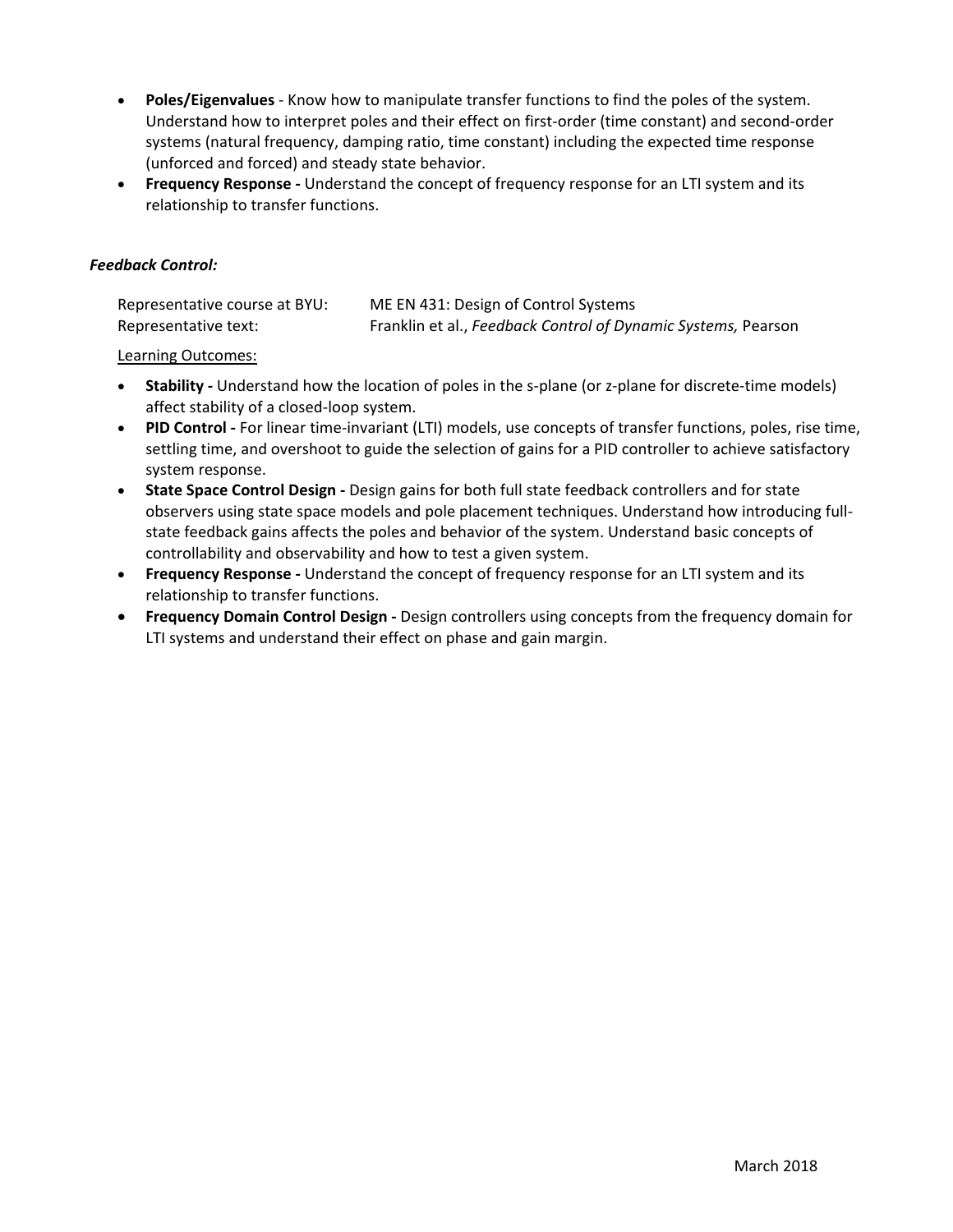#### **Sample Problem 1 – state feedback control and system stability:**

The following matrix is the "A" matrix for a state space representation of the attitude motion of a satellite  $A = \begin{bmatrix} 0 & 1 \\ 0 & 0 \end{bmatrix}$  $\begin{bmatrix} 0 & 1 \ 0 & 0 \end{bmatrix}$ . The state for this system can be defined as  $x = \begin{bmatrix} \theta & 0 \end{bmatrix}$  $\begin{bmatrix} 0 \\ \dot{\theta} \end{bmatrix}$  with a simple figure shown below.



Justify if this system is asymptotically stable or not. If the B matrix for the system is  $B = \begin{bmatrix} 1/I \ 0 \end{bmatrix}$ , justify if the system is controllable or not.

If instead,  $B = \begin{bmatrix} 0 \\ 1/I \end{bmatrix}$ , justify if the system controllable.

For whichever B causes the system to be controllable, assume the rotational inertia  $I = 1$ , and find full state feedback gains that would give satisfactory performance of the system. Justify your response and be specific about what "satisfactory" means based on the performance of the system.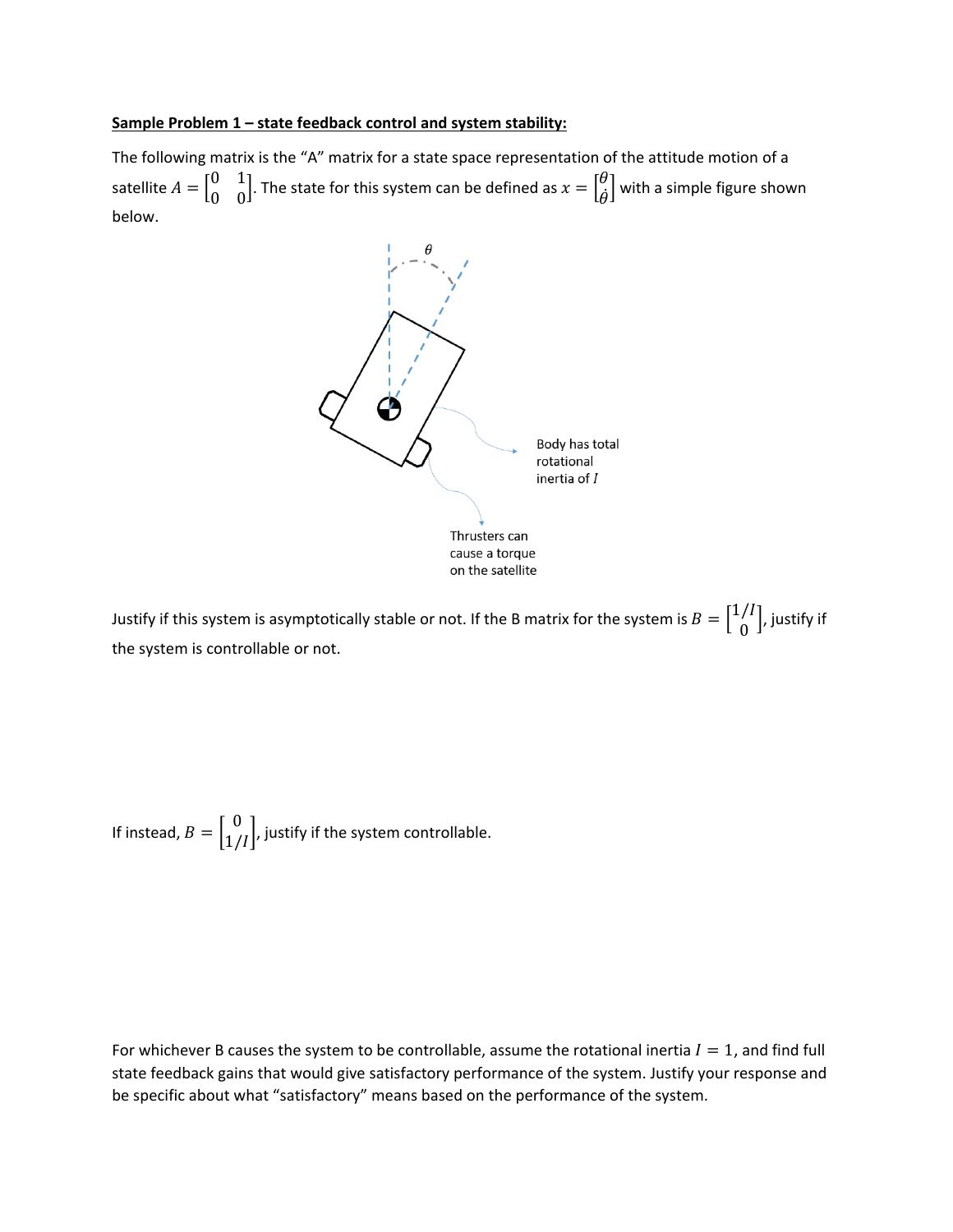## **Sample Problem 2 - manipulating transfer functions:**

a) Each of the transfer functions below represents a dynamic system. Find a value for the variable *a* which will make system A have the fastest free response.

A: 
$$
\frac{10}{s+2a}
$$
  
B: 
$$
\frac{7}{s^2+11s+10}
$$
  
C: 
$$
\frac{47}{s^2+3s+16}
$$

D:  $\frac{37}{(1.5)(1.3.1)}$  $(s+7)(s^2+2.5s+1)$ 

- b) Find a value for the variable *a* which will make the system A have the slowest free response.
- c) Sketch a plot of the time response for each of the above systems to a unit step input, assuming all initial conditions are 0.
- d) An accelerometer has the transfer function shown below, relating acceleration to output voltage. You are looking for an accelerometer to measure the vibrations of a violin body in the audible range (20 Hz – 20 kHz). Do you recommend this accelerometer for the job? Why or why not? Include in your answer a sketch of the magnitude and phase plots for the accelerometer.

$$
G(s) = \frac{9,375,000,000(s+10)}{(s+150,000)(s^2+2500s+625,000,000)}
$$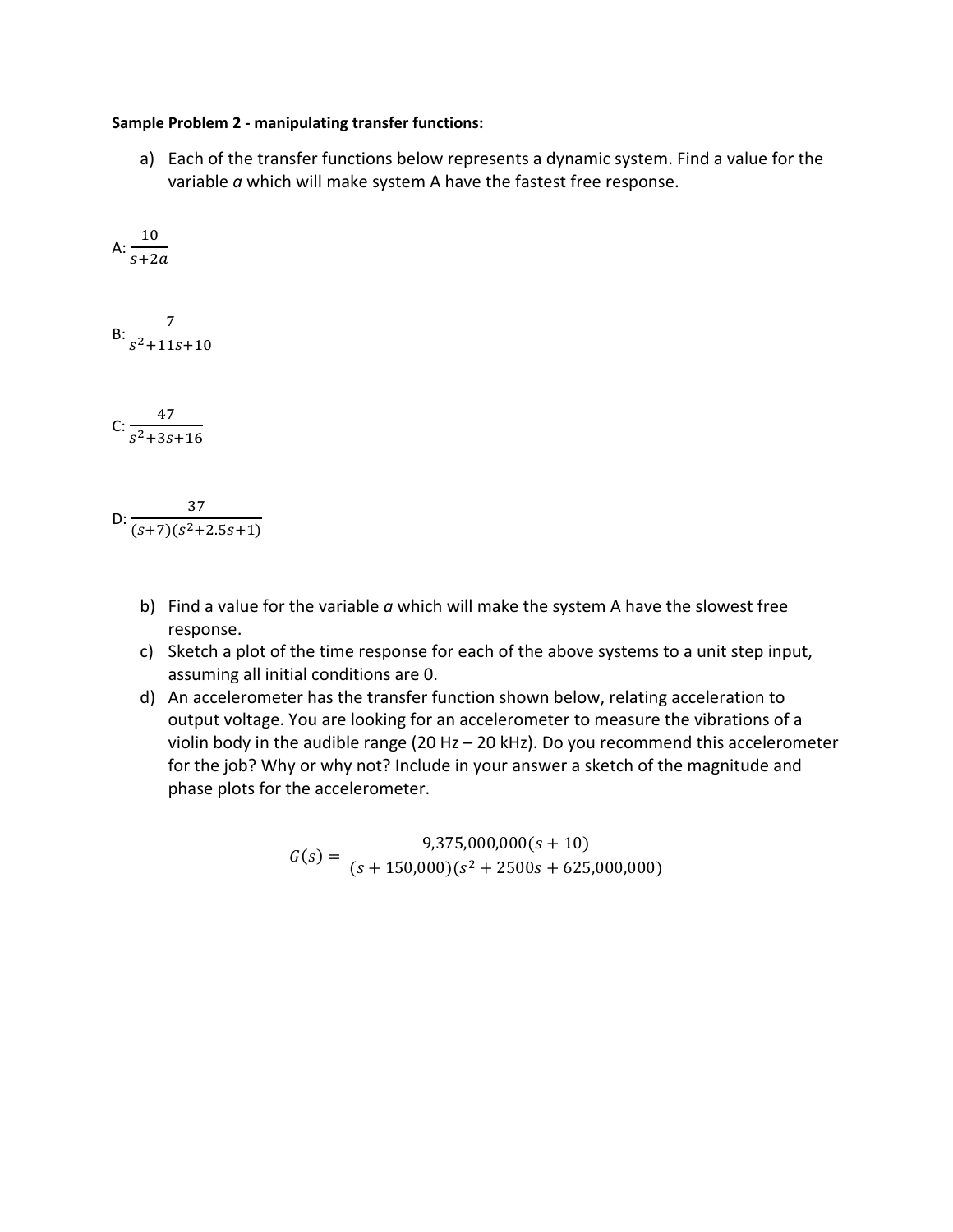## **Sample Problem 3 - fluid system dynamic modeling:**

You are to model the dynamics of the fluid system shown below. Distinct pressures for this system are denoted by the points *a*, *b*, and *c* in the diagram. You are to model the fluid capacitance effects of the two tanks, the resistance of the orifice in the line, the fluid inertia in the line, and the resistance of the valve. For your model, you should assume that the fluid line is rigid and the fluid is not compressible. Derive the equations of motion. The resulting equations will have two pressure states and one flow state.



If you were interested in simulating the height of the fluid in the tanks, what would be your approach to do that?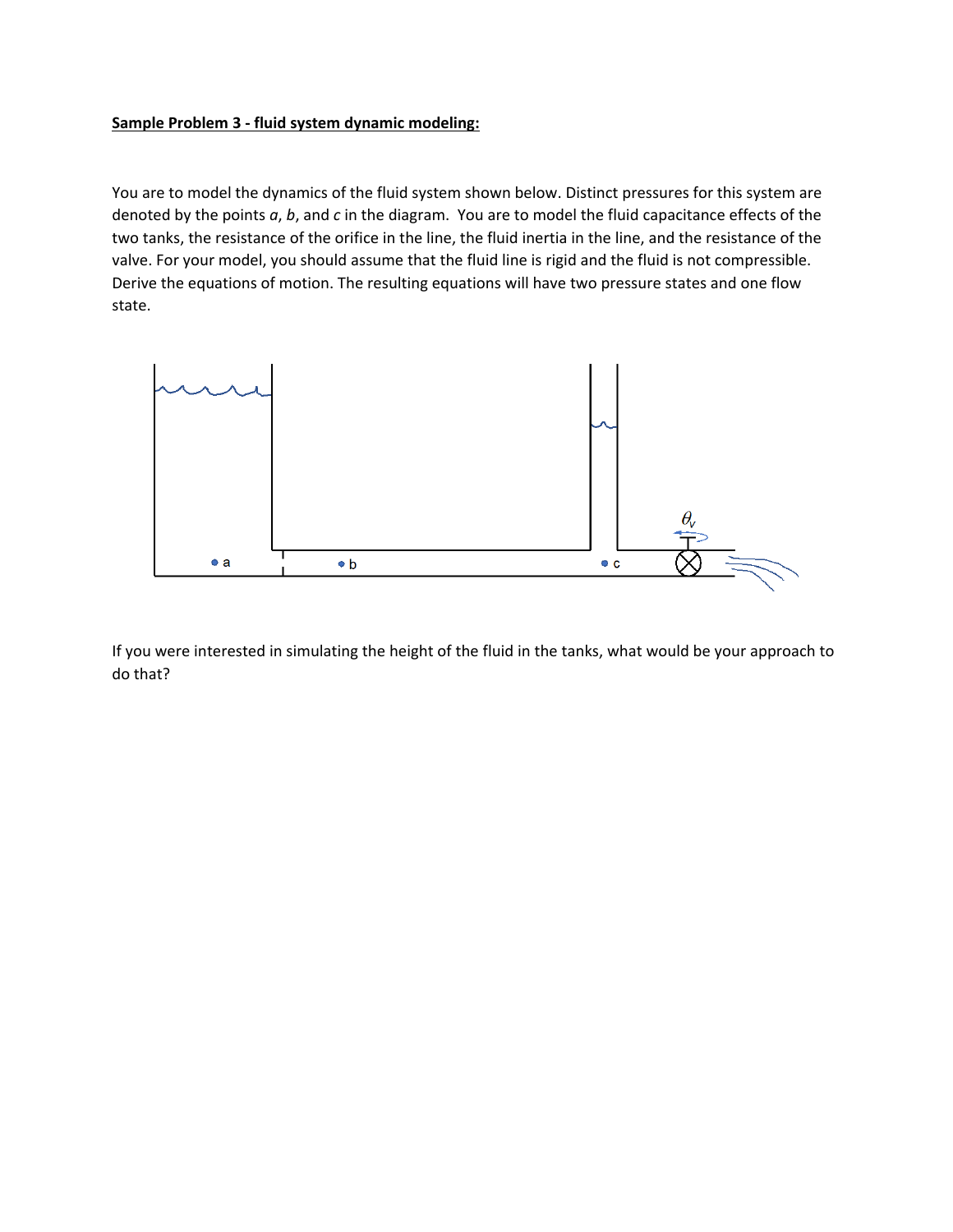#### **Sample Problem 4 - frequency-response-based control design:**

The rolling motion of an underwater vehicle is controlled by a PID controller of the form

$$
C(s) = k_p + \frac{k_i}{s} + \frac{k_d s}{\tau s + 1}
$$

The control system has the following structure where  $P(s)$  is the transfer function of the plant.



The *open-loop frequency response* for the plant  $P(s)$  and the combined controller and plant  $C(s)P(s)$ are shown on the following page. From these plots and the information above, determining the following:

- (1) Estimate the anticipated rise time for the closed-loop system in response to a step input in  $r(t)$ .
- (2) Estimate of the anticipated percent overshoot for the closed-loop system in response to a step input in  $r(t)$ .
- (3) Estimate the steady-state error of the system in response to a ramp input in  $r(t)$ .
- (4) For a disturbance input given by  $d(t) = 3 \sin(0.2t)$ , estimate the magnitude of the output  $y(t)$ .
- (5) If noise is introduced by a sensor measurement that has a magnitude of 2 degrees, what is the lowest noise frequency that can be tolerated if the effect of the noise on the output must be kept below 0.01 degrees?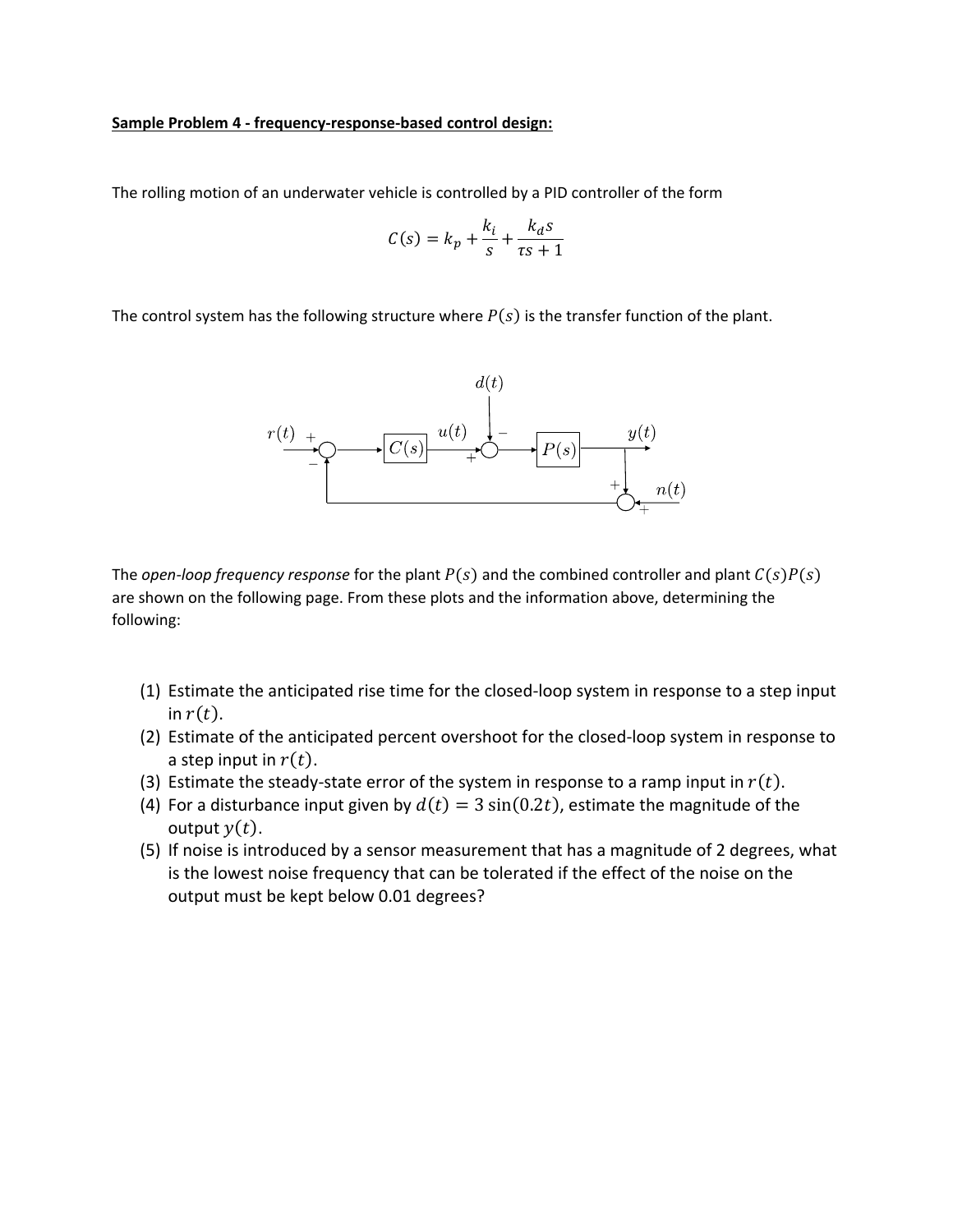